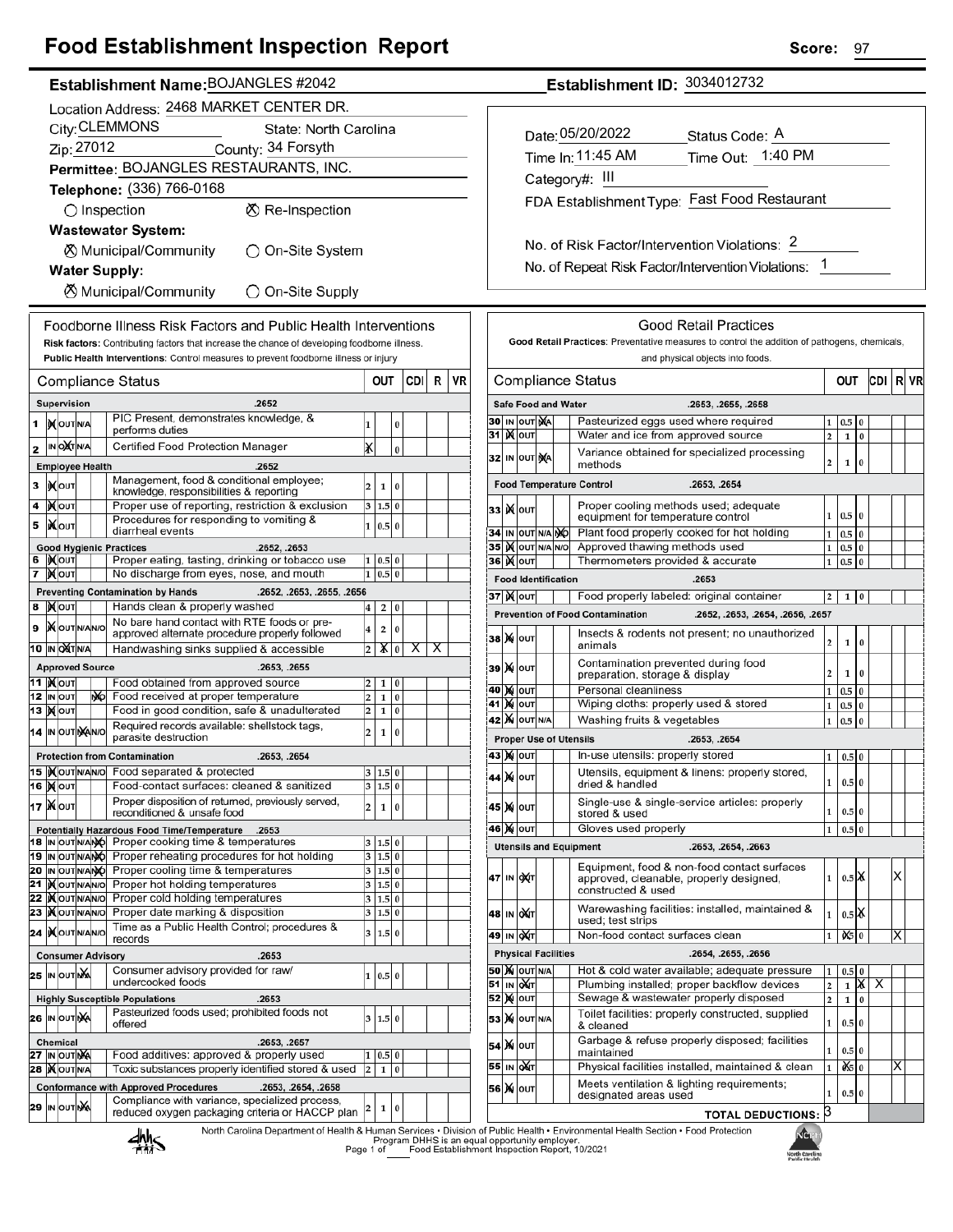# Comment Addendum to Food Establishment Inspection Report

| Establishment Name: BOJANGLES #2042                                                                                                    | Establishment ID: 3034012732                                                                               |  |  |  |  |  |
|----------------------------------------------------------------------------------------------------------------------------------------|------------------------------------------------------------------------------------------------------------|--|--|--|--|--|
| Location Address: 2468 MARKET CENTER DR.<br>City: CLEMMONS<br>State:NC                                                                 | Date: 05/20/2022<br>$\Box$ Inspection $\Box$ Re-Inspection<br>$ \mathsf{X} $<br>Comment Addendum Attached? |  |  |  |  |  |
| County: 34 Forsyth<br>Zip: 27012                                                                                                       | Status Code: A<br>Water sample taken? $\Box$ Yes $\boxed{x}$ No<br>Category #: III                         |  |  |  |  |  |
| Wastewater System: X Municipal/Community   On-Site System<br>Water Supply:<br>$\overline{X}$ Municipal/Community $\Box$ On-Site System | Email 1:afulk@bojangles.com                                                                                |  |  |  |  |  |
| Permittee: BOJANGLES RESTAURANTS, INC.                                                                                                 | Email 2:                                                                                                   |  |  |  |  |  |
| Telephone: (336) 766-0168                                                                                                              | Email 3:                                                                                                   |  |  |  |  |  |
| Temnerature Observations.                                                                                                              |                                                                                                            |  |  |  |  |  |

|                                                                  |                                      |                 | <b>Temperature Observations</b> |           |          |      |  |  |
|------------------------------------------------------------------|--------------------------------------|-----------------|---------------------------------|-----------|----------|------|--|--|
| Effective January 1, 2019 Cold Holding is now 41 degrees or less |                                      |                 |                                 |           |          |      |  |  |
| ltem<br>shredded cheese                                          | Location<br>cold well at makeline    | Temp Item<br>41 | Location                        | Temp Item | Location | Temp |  |  |
| pimento cheese                                                   | ref. drawer                          | 40              |                                 |           |          |      |  |  |
| salad greens                                                     | ref. drawer                          | 41              |                                 |           |          |      |  |  |
| green beans                                                      | steam well                           | 168             |                                 |           |          |      |  |  |
| chicken tender                                                   | hot hold                             | 174             |                                 |           |          |      |  |  |
| fried chicken                                                    | hot hold                             | 143             |                                 |           |          |      |  |  |
| fries                                                            | hot hold                             | 180             |                                 |           |          |      |  |  |
| macaroni and<br>cheese                                           | steam well                           | 160             |                                 |           |          |      |  |  |
| butter cup                                                       | small cooler behind front<br>counter | 39              |                                 |           |          |      |  |  |
| ambient air                                                      | biscuit cooler                       | 39              |                                 |           |          |      |  |  |
| sausage                                                          | heated drawer                        | 144             |                                 |           |          |      |  |  |
| chicken                                                          | heated drawer                        | 165             |                                 |           |          |      |  |  |
| batter                                                           | chicken breading station             | 30              |                                 |           |          |      |  |  |
| pimento cheese                                                   | walk-in cooler                       | 37              |                                 |           |          |      |  |  |
| hot water                                                        | 3 comp sink (R faucet)               | 136             |                                 |           |          |      |  |  |
|                                                                  | 3 comp sink (ppm)                    | 300             |                                 |           |          |      |  |  |
|                                                                  | towel buckets (ppm)                  | 200             |                                 |           |          |      |  |  |
| quat sani<br>quat sani                                           |                                      |                 |                                 |           |          |      |  |  |

| Person in Charge (Print & Sign): Ashley                                                                | First                                                                                                        | Wilson | Last |                             |  |  |  |
|--------------------------------------------------------------------------------------------------------|--------------------------------------------------------------------------------------------------------------|--------|------|-----------------------------|--|--|--|
|                                                                                                        | First                                                                                                        |        | Last | Kiles Wilm                  |  |  |  |
| Regulatory Authority (Print & Sign): Aubrie                                                            |                                                                                                              | Welch  |      | Aubur, Walen REHS           |  |  |  |
| REHS ID: 2519 - Welch, Aubrie                                                                          |                                                                                                              |        |      | Verification Required Date: |  |  |  |
| REHS Contact Phone Number: (336) 703-3131<br>North Carolina Department of Health & Human Services<br>熱 | • Food Protection Program<br>● Environmental Health Section<br>Food Establishment Inspection Report, 10/2021 |        |      |                             |  |  |  |